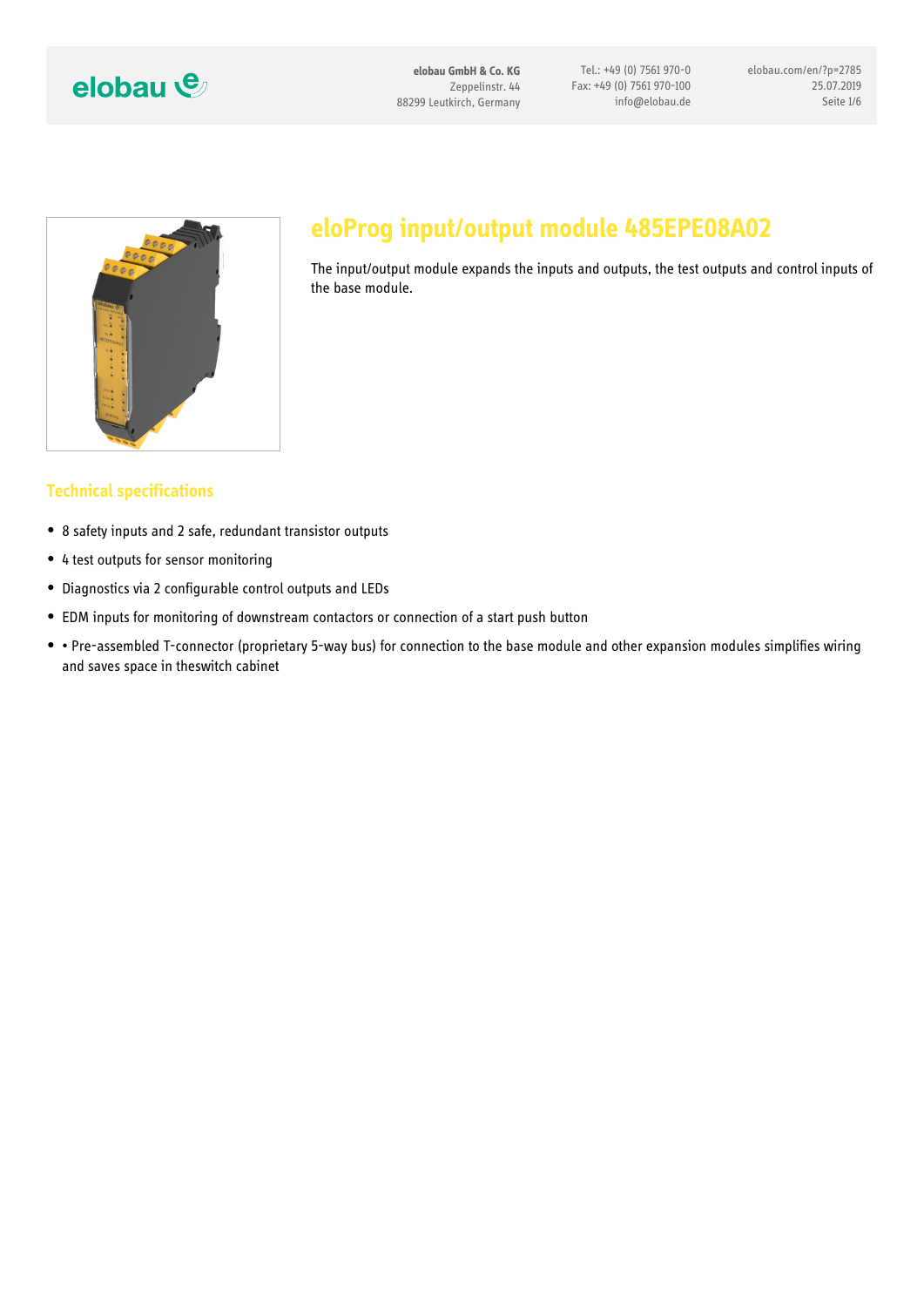

# Technical drawing

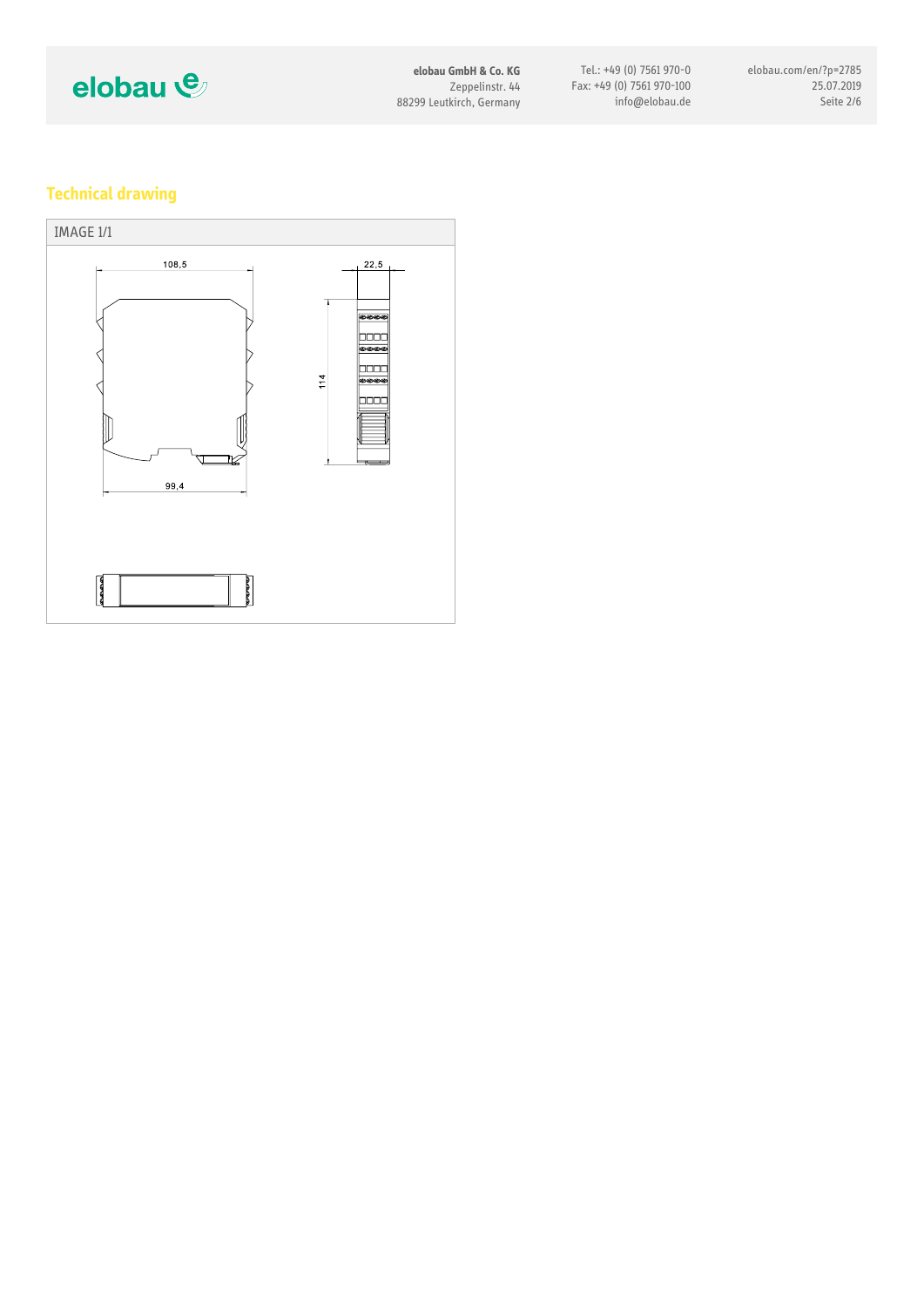

| 485EPE08A02                          |
|--------------------------------------|
| propriertary 5-way bus (T-connector) |
| $0.6$ N m                            |
|                                      |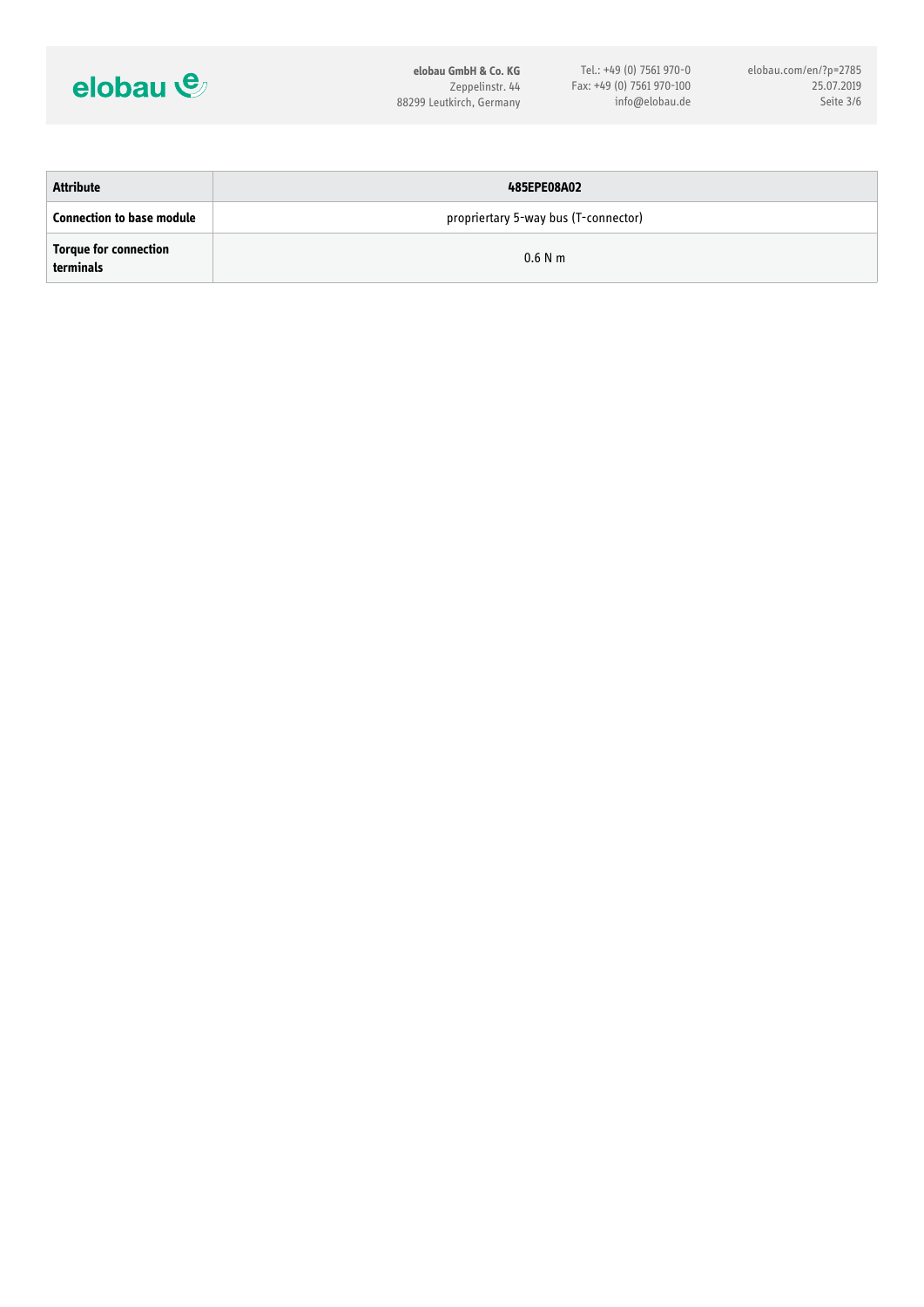

#### Electrical data

| Attribute                                             | 485EPE08A02                    |
|-------------------------------------------------------|--------------------------------|
| Max. switching voltage at<br>safety output            | 24 V DC                        |
| Max. switching<br>control output                      | 24 V DC                        |
| Max. switching current at<br>safety output            | 0.4A                           |
| Max. switching<br>control output                      | 0.1 A                          |
| Contact form                                          | $\ddot{?}$                     |
| Number of confi<br>electronic safet                   | 2                              |
| Number of electronic<br>control outputs               | 2                              |
| Number of test<br>$(c \mid c \mid c \mid c \mid e d)$ | 8                              |
| Number of safety inputs                               | 8                              |
| Stop category 0<br>IEC 61800-5-2                      | Depending on the configuration |
| Stop category 1 (SS1) nach<br>IEC 61800-5-2           | Depending on the configuration |
| EDM/start input                                       | Depending on the configuration |
| Start function                                        | Depending on the configuration |
| Feedback circui                                       | Depending on the configuration |
| Start-up test present                                 | Depending on the configuration |
| Operating volta                                       | 19.2 V DC                      |
| Operating voltage max.                                | 28.8 V DC                      |
| Power consumpt                                        | 3 W                            |
| Wire-break detection                                  | Depending on the configuration |
| Short-circuit de                                      | Depending on the configuration |
| Cross-short detection                                 | Depending on the configuration |
| LED display                                           | four-coloured                  |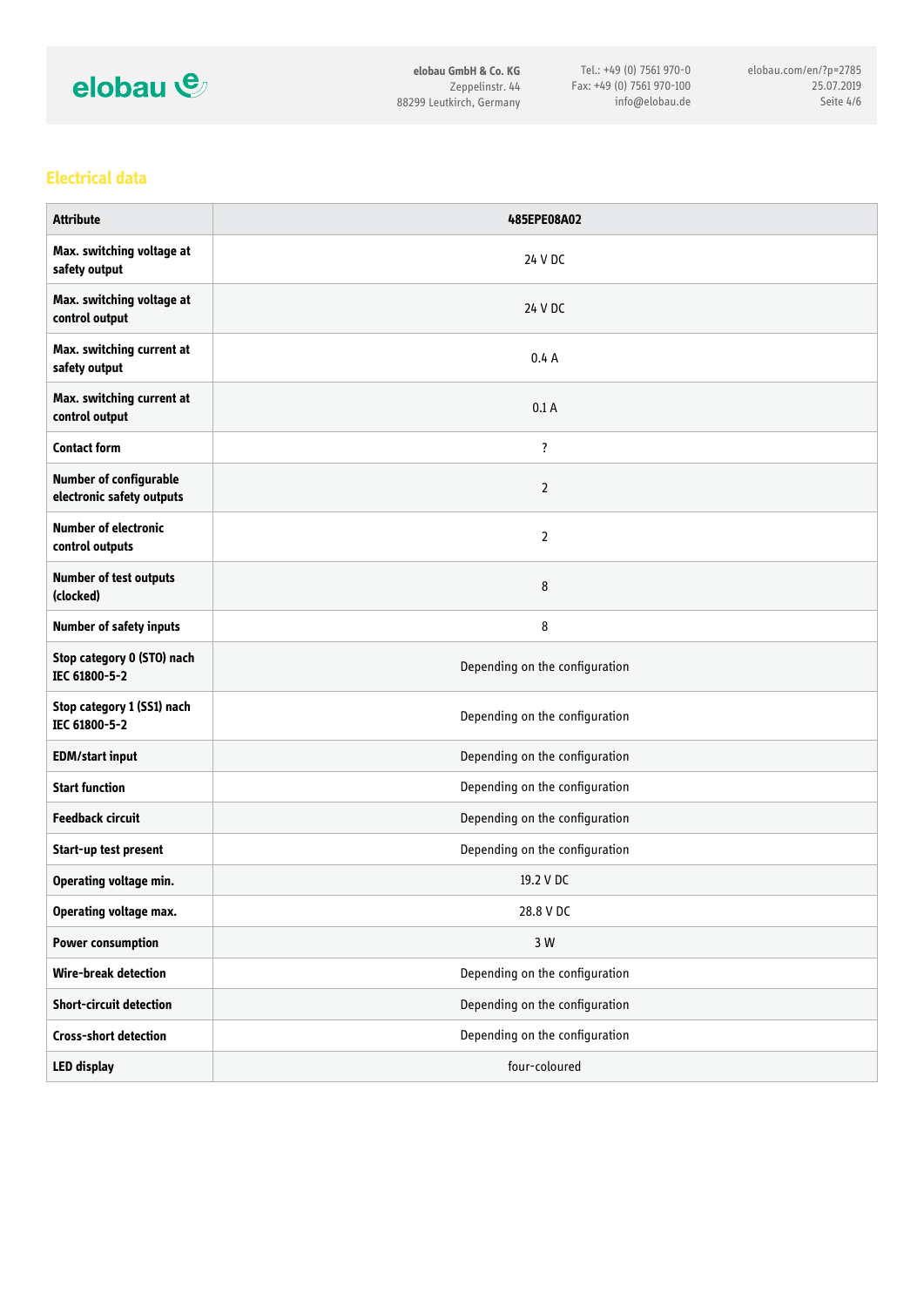

#### Electrical data

| Attribute      | 485EPE08A02                       |
|----------------|-----------------------------------|
| Operating time | Depending on the configuration ms |
| Response time  | depending on the configuration ms |

#### Safety-related characteristics

| Attribute                       | 485EPE08A02              |
|---------------------------------|--------------------------|
| PL acc. to EN ISO 13849-1       | e                        |
| SIL acc. to IEC                 | 3                        |
| SIL CL acc. to IEC 62061        | 3                        |
| PFHD according                  | $5,72 \times 10 - 9$ 1/h |
| Operating life                  | $20$ Tm                  |
| Category acc. to<br>$13849 - 1$ | 4                        |

#### Mechanical data

| Attribute  | 485EPE08A02                     |
|------------|---------------------------------|
| Dimensions | 108 x 22,5 x 114,5 mm $(H/B/T)$ |

# Material information

| Attribute        | 485EPE08A02                       |
|------------------|-----------------------------------|
| Housing material | P A                               |
| Housing colour   | Gehaeuse schwarz Frontplatte gelb |